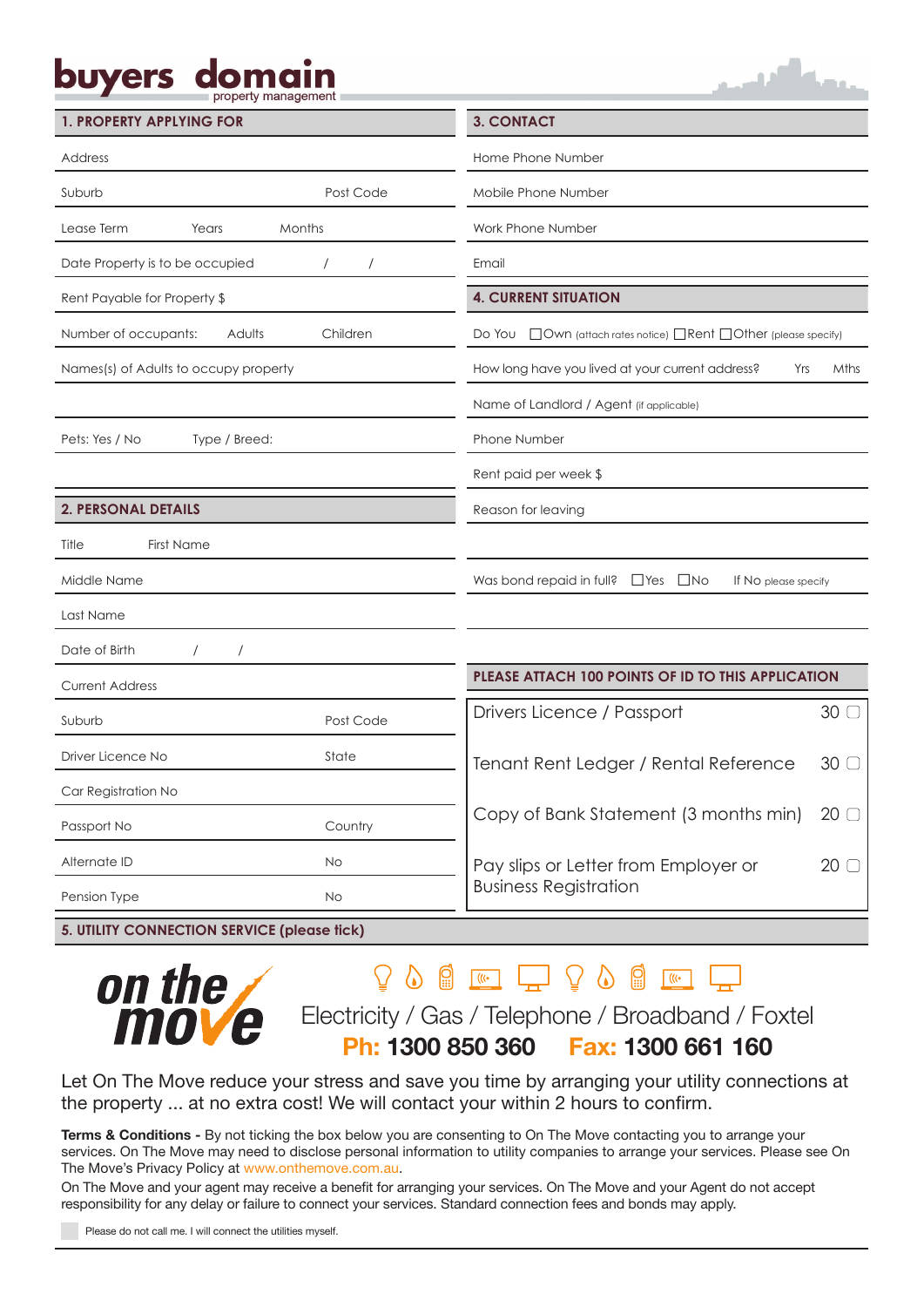## **6. PREVIOUS RENTAL HISTORY**

|  | Were you the $\Box$ Owner $\Box$ Renter $\Box$ Other (please specify) |
|--|-----------------------------------------------------------------------|

Previous Address

Suburb Post Code

| วบมนเ |  |  |
|-------|--|--|
|       |  |  |
|       |  |  |

How long did you live at this address? Yrs Mths

Name of Landlord / Agent / Selling Agent

Phone Number

Rent Paid per week \$

Reason for leaving

Was bond repaid in full? □Yes □No If No please specify

## **7. CURRENT EMPLOYMENT DETAILS**

**Occupation** 

Company Name

Employment Address

Suburb Post Code

Contact Name Phone

Length at current employment? Yrs Mths

Income weekly \$ Income annually \$

## **8. PREVIOUS EMPLOYMENT DETAILS**

**Occupation** 

Company Name

Employment Address

Suburb Post Code

Contact Name Phone

Length at current employment? The Yrs Mths

Income weekly \$ Income annually \$

## **9. IF SELF EMPLOYED PLEASE COMPLETE THE FOLLOWING**

Company Name

Company Address

Suburb Post Code

Business Type

Position Held

| <b>9. SELF EMPLOYED CONTINUED</b> |
|-----------------------------------|
|-----------------------------------|

| ABN                                      |                                             |    |  |  |
|------------------------------------------|---------------------------------------------|----|--|--|
| <b>Accountant Name</b>                   |                                             |    |  |  |
| <b>Accountant Phone</b>                  |                                             |    |  |  |
| Solicitor Name                           |                                             |    |  |  |
| Solicitor Phone                          |                                             |    |  |  |
| <b>10. PERSONAL REFEREES</b>             |                                             |    |  |  |
| 1. Reference Name                        |                                             |    |  |  |
| Occupation                               |                                             |    |  |  |
| Relationship<br>Phone                    |                                             |    |  |  |
| 2. Reference Name                        |                                             |    |  |  |
| Occupation                               |                                             |    |  |  |
| Relationship<br>Phone                    |                                             |    |  |  |
| 11. NEXT OF KIN                          |                                             |    |  |  |
| <b>Emergency Contact</b><br>Relationship |                                             |    |  |  |
| Address                                  |                                             |    |  |  |
| Mobile<br>Home/Work Ph                   |                                             |    |  |  |
| <b>12. PAYMENT DETAILS</b>               |                                             |    |  |  |
|                                          | WHAT IS PAYABLE WHEN SIGNING THE LEASE      |    |  |  |
| Property                                 | \$<br>per week                              |    |  |  |
|                                          | Rent in Advance (2 weeks)                   | \$ |  |  |
|                                          |                                             |    |  |  |
|                                          | Rental Bond<br>(Equivalent to 4 weeks rent) | \$ |  |  |
|                                          | Sub Total                                   | \$ |  |  |
|                                          | Less Holding Fee                            | \$ |  |  |
|                                          | <b>Total Due</b>                            | \$ |  |  |

The above payments must be made by either Money Order or Bank Cheque payable to Buyers Domain Pty Ltd. We will not accept personal cheques or cash for the above initial payment.

**HOLDING FEE**

Upon acceptance of your application, you will be required to pay a holding fee of One (1) weeks rent. Should you decide to later withdraw your application the full holding Fee will be forfeited.

| 13. HOW DID YOU HEAR ABOUT THE PROPERTY? |  |  |  |
|------------------------------------------|--|--|--|
| BUYERSDOMAINAUSTRALIA.COM.AU             |  |  |  |
| DOMAIN.COM.AU                            |  |  |  |
| REALESTATE.COM.AU                        |  |  |  |
| <b>RENTAL LIST</b>                       |  |  |  |
| <b>SIGNBOARD</b>                         |  |  |  |
| OTHER PLEASE SPECIFY                     |  |  |  |